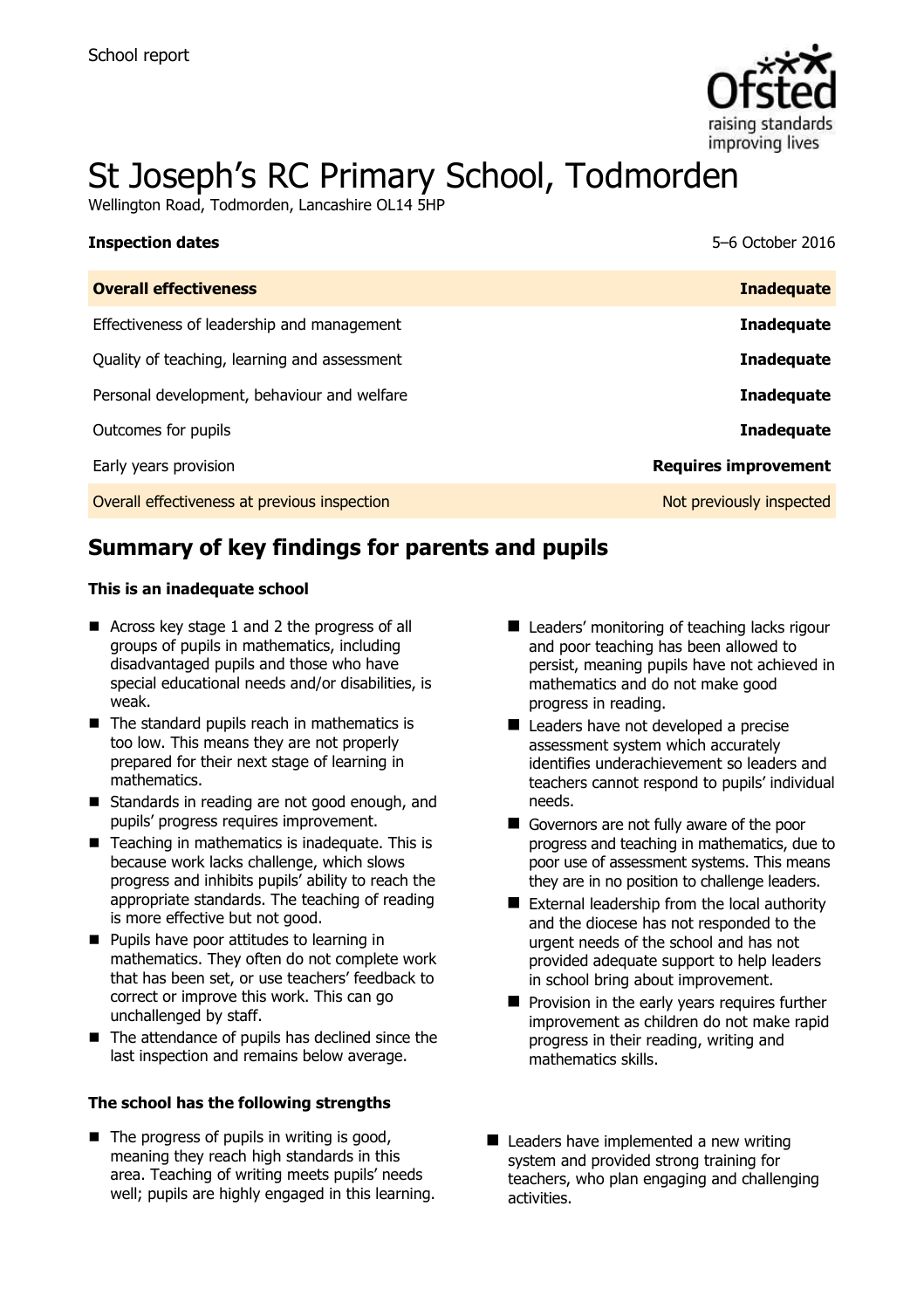

# **Full report**

In accordance with the Education Act 2005, Her Majesty's Chief Inspector is of the opinion that this school requires special measures because it is failing to give its pupils an acceptable standard of education and the persons responsible for leading, managing or governing the school are not demonstrating the capacity to secure the necessary improvement in the school.

# **What does the school need to do to improve further?**

- Strengthen leadership and management, including governance, by:
	- ensuring that the assessment system is well understood by all staff and governors and that pupils' progress and attainment in all subjects, especially mathematics, is measured accurately
	- using the improved information to promptly identify underachievement
	- making sure that teachers make full use of the improved information to plan and deliver activities that fully meet pupils' needs
	- ensuring that there are far more rigorous and regular checks on the quality and impact of teaching so that bespoke training can be put in place to improve the teaching of mathematics and reading
	- developing the curriculum so that it offers pupils regular opportunities to practise and reinforce key mathematical skills so that pupils can see the way in which mathematics applies to all aspects of life
	- evaluating the effectiveness of the different areas of the provision and planning for improvement in a way that provides leaders, governors and staff with the key priorities so that everyone knows what needs to be improved quickly and can identify where the school is improving and where further improvement is needed.
- Urgently improve the quality of teaching across the school in mathematics and in reading, so as to rapidly improve the outcomes for all groups of pupils, and especially those of the disadvantaged pupils, by:
	- raising teachers' expectations of what pupils can and should be able to do
	- providing work that challenges all abilities of pupils so that they are more able to make rapid progress
	- insisting that pupils correct inaccurate work and respond to feedback provided by teachers so that pupils can make immediate improvements and overcome apparent misunderstandings
	- quickly improving the quality of checks that teachers make on pupils' understanding, so that they can plan activities which match pupils' needs closely, and help pupils to overcome misconceptions in a timely way
	- ensuring that feedback provided is relevant to the individual pupils' needs and easily understood by pupils so that they can respond appropriately and with increasing independence.
- Improve the behaviour, personal development and welfare of pupils, as well as attitudes to learning by: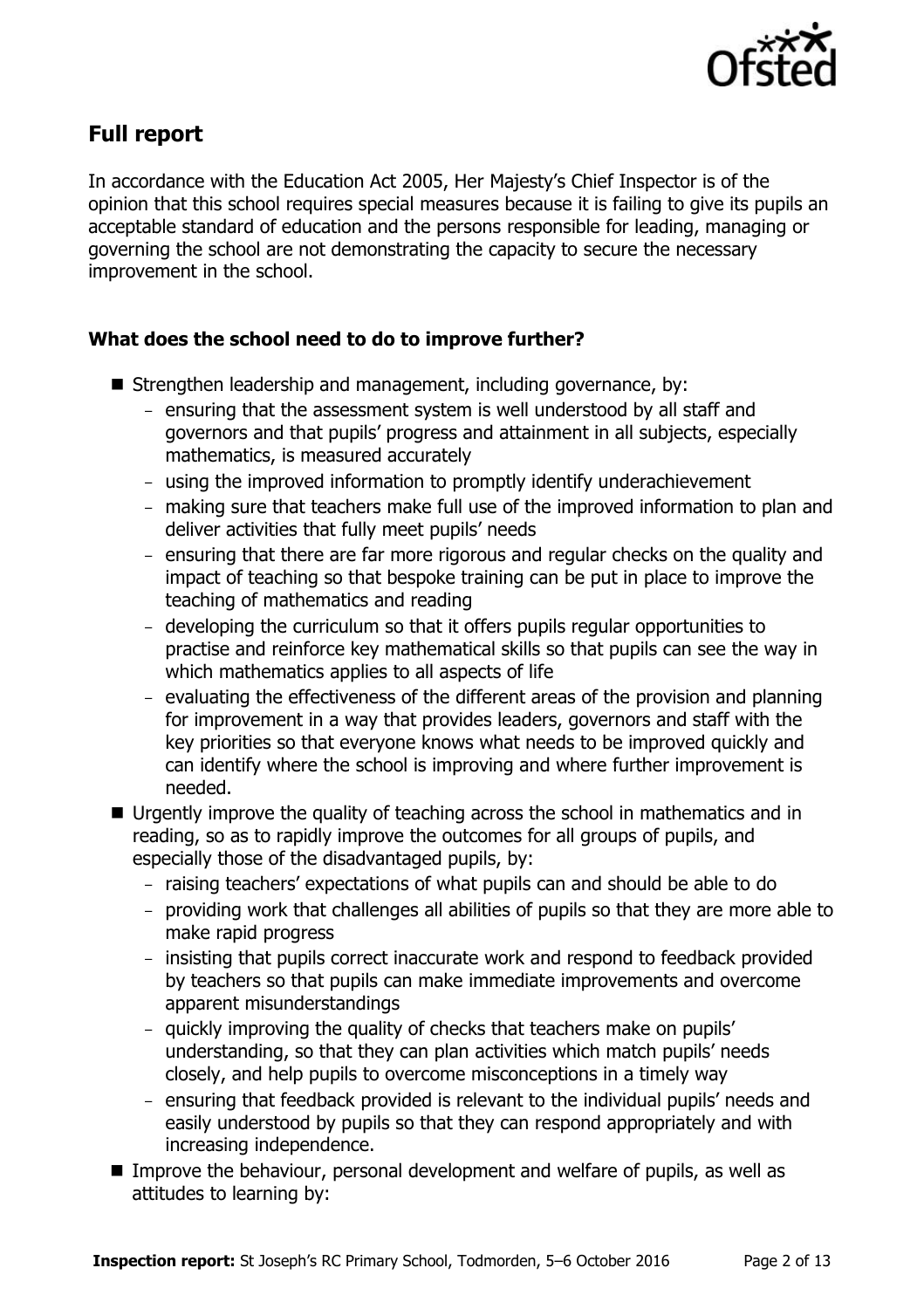

- challenging pupils when they do not complete tasks or present work poorly, so that pupils understand there are high expectations of them and of their application to their work in all lessons, including mathematics
- enhancing pupils' interest in learning by providing activities which are challenging and absorbing
- working effectively with parents and pupils to improve the attendance of pupils, including those who are disadvantaged.
- An external review of governance should be undertaken in order to assess how this aspect of leadership and management may be improved.
- An external review of the school's use of the pupil premium should be undertaken in order to assess how this aspect of leadership and management may be improved.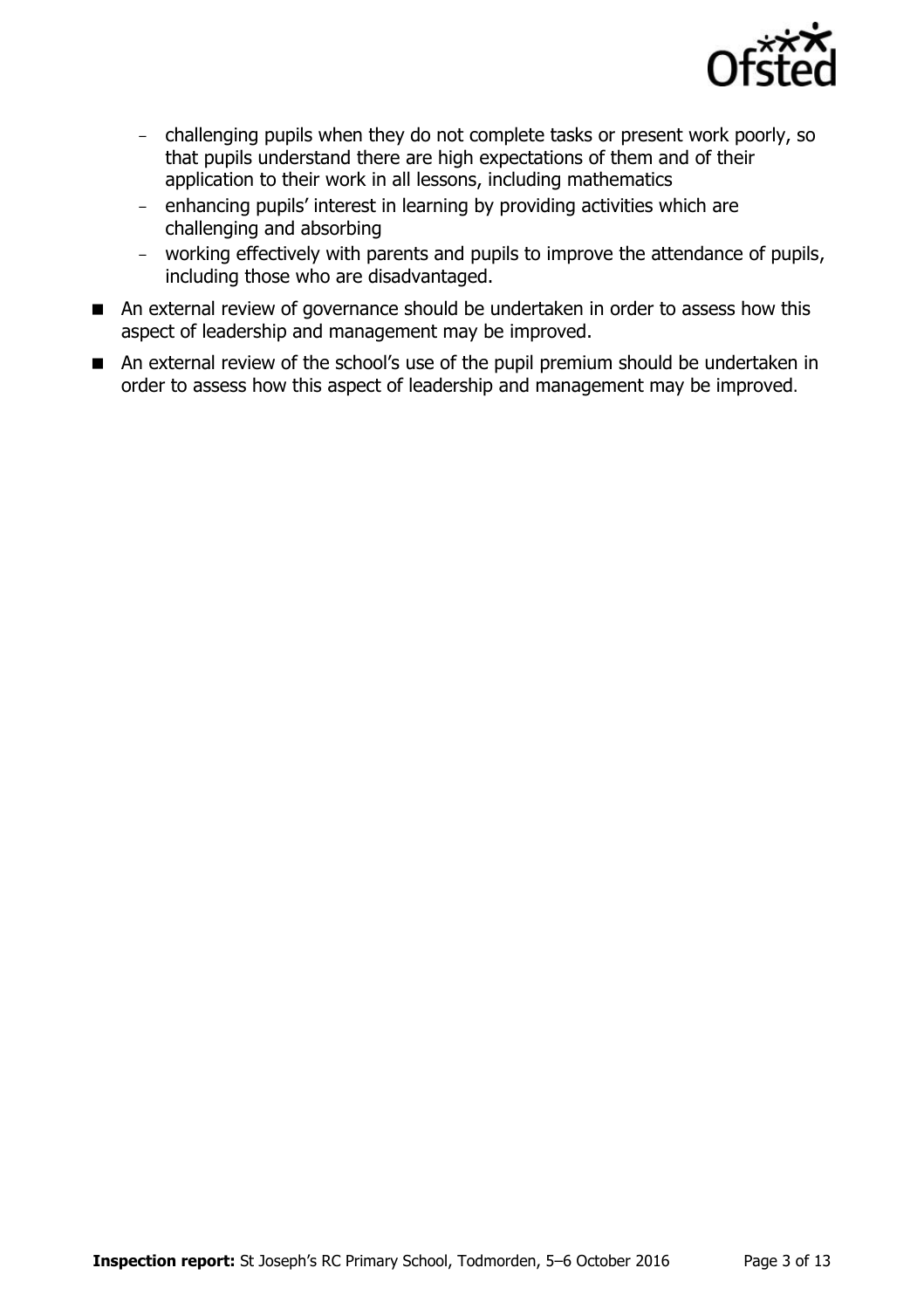

# **Inspection judgements**

### **Effectiveness of leadership and management Inadequate**

- Leaders have not done enough to develop successful teaching, especially in mathematics and reading. As a result, pupils' progress in mathematics is weak and the standards they reach in this subject are too low. Additionally, pupils' progress and standards in reading require further improvement.
- Teaching is not rigorously and regularly checked, which means teachers are given an overgenerous view of their practice. It also means that where teaching is not good enough, there has not been appropriate training and support given to improve classroom practice rapidly.
- The assessment system in place is not used well in school and the information it provides about pupils' achievements is inaccurate. This means pupils' failings in mathematics have not been understood and therefore not addressed. Furthermore, teachers have not had accurate information which they need to inform their planning. This has contributed to the weak outcomes in mathematics and to reading outcomes requiring further improvement.
- Overall, the personal development, behaviour and welfare of pupils are inadequate because leaders do not communicate high enough expectations to staff and pupils. This has meant that teachers do not push pupils to do their best in mathematics. Pupils do not make enough effort to correct and improve their work or to present their work carefully and neatly. These negative attitudes mean pupils are not well prepared for their mathematical learning as they move up the school or on to secondary school.
- The school does not provide equality of provision for pupils. This is seen in the gaps in progress and attainment between disadvantaged pupils and other groups of pupils in school. It is also seen in the inequality in provision between mathematics, where progress is weak, and writing, where outcomes are much stronger. This is because the expectations of pupils in mathematics are not high enough.
- $\blacksquare$  The challenge of activities set for the most able pupils in mathematics is weak. The support for low-ability pupils in mathematics is not precise enough to ensure that these pupils can access learning successfully.
- The pupil premium funding has not been used well. Like all groups, disadvantaged pupils make weak progress in mathematics in key stages 1 and 2. They do not make good progress in reading, and too often they do not reach the required standard in these areas. In writing, the impact of the funding through various activities and support programmes has had a much stronger impact and this is a strength in the school.
- The leadership of provision for pupils who have special educational needs and/or disabilities is ineffective. These pupils make poor progress in mathematics. They also do not make good progress in reading. This is because leaders have not identified each pupil's specific needs and, therefore, used the funding in an appropriate way, to overcome their difficulties.
- The school has positive relationships with parents and has tried to use these to improve attendance. However, this approach has not yet been fully effective and attendance remains low. Nevertheless, parents feel well informed by the school and report that their children are safe, happy and well cared for by adults.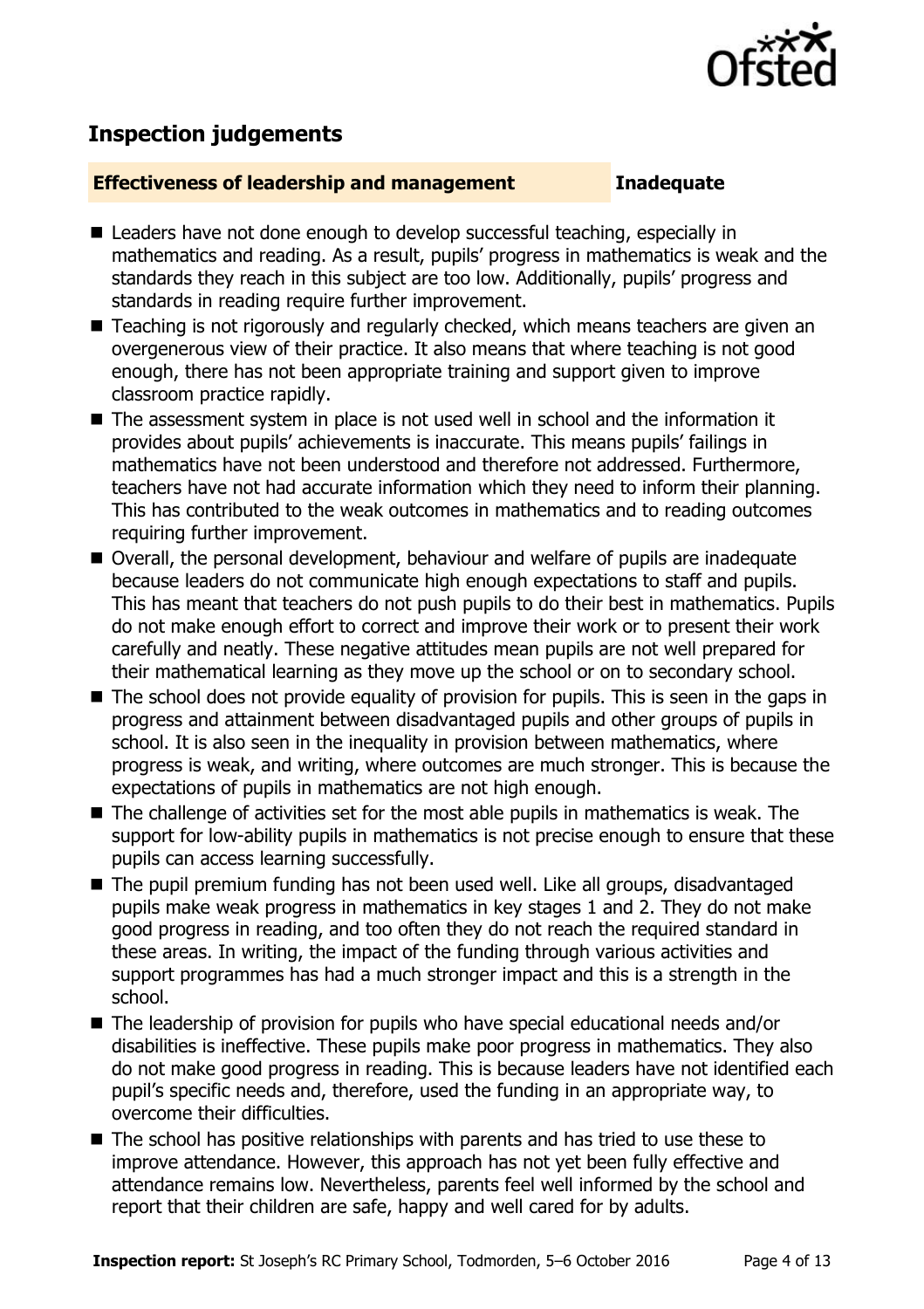

- The curriculum does not fully meet the needs of the pupils. Mathematics in the curriculum does not meet pupils' needs and this is partly because these key skills are not regularly reinforced throughout the curriculum. The curriculum is not planned to challenge pupils so that they can reach the highest standards. This slows pupils' progress in lessons.
- In the broader curriculum, pupils have regular opportunities to learn about and practise British values effectively, such as democracy, tolerance, respect and the rule of law. For example, pupils have elections to choose school counsellors in their class, who then take the views of their peers to discuss with school leaders.
- The provision to promote pupils' spiritual, moral, social and cultural development is not fully secure. Pupils learn about their own faith and about other faiths. Similarly, they also take part in events and trips which enhance their understanding of other cultures and lifestyles, which means that they are respectful and knowledgeable about these. However, at times their behaviour in class and at social times does not demonstrate that they are always respectful of one another or of adults. Their conduct requires improvement.
- The additional physical education and sports funding for primary schools is used to good effect. Pupils enjoy sport and report that they have a lot of opportunities to do different sports and also to compete at a local level.
- **Phonics is an area of the school which is well led. Adults are well trained and the** systems for intervention are good. An average proportion of Year 1 pupils reach the required standard and this positive start is being used well to enhance pupils' writing skills, which is another area of strength in the leadership of the school.
- The school works with local authority and diocesan leaders. These leaders have been too slow to respond to what they have identified as an urgent concern around leadership in the school. External support has been delayed and reports to the school have been overly positive and have lacked clear direction to support improvement. This has led to the school's leadership, as well as the teaching, continuing to be weak in key areas and this has had a negative impact on pupils' outcomes.

# **The governance of the school**

- Governors are not well informed. The provision of inaccurate data has also led to governors being misinformed about the needs in the school and they have not been able to challenge leaders effectively. External support has also not helped them to improve their understanding. This means they have failed to challenge and hold leaders to account about the school's failings.
- Governors have not sufficiently ensured that pupil premium funding is well used because of inaccuracies in the information they receive.
- Governors understand the links between pay progression and pupils' outcomes and, due to the recent outcomes in summer 2016, they are now much more capable of making an accurate assessment of the impact of teaching and leadership on the outcomes of pupils. However, this has not been apparent before now.
- The arrangements for safeguarding are effective. The school maintains up-to-date policies which protect pupils and which are adhered to. The school also works closely with families and outside agencies to support pupils. Governors and staff are trained regularly to ensure they are fully aware of how to raise concerns and how to ensure that pupils are safe in the school.
- Newly qualified teachers may not be appointed.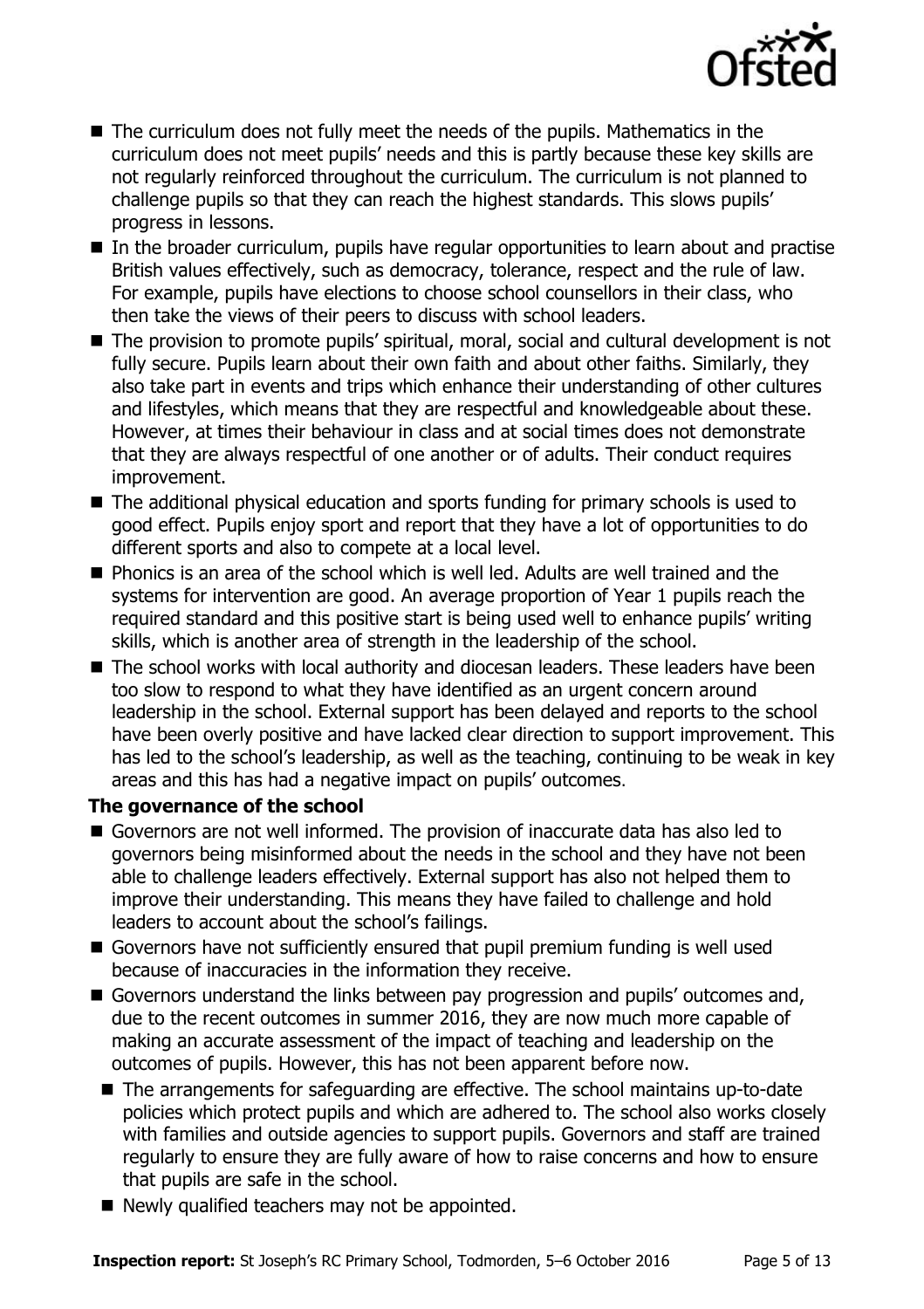

# **Quality of teaching, learning and assessment Inadequate**

- There are key weaknesses in the quality of teaching, learning and assessment; specifically, the teaching of mathematics for all pupils and the teaching of reading and mathematics for disadvantaged pupils. This means that all groups of pupils make poor progress in mathematics and that disadvantaged pupils also make too little progress in reading.
- In mathematics lessons, teachers do not check what pupils understand in order to see where learning is, or is not, secure. The lack of checking also means that pupils' misconceptions are not identified and addressed. Consequently, pupils can labour under misconceptions over extended periods of time and this inhibits their mathematical development considerably.
- Teachers do not have high enough expectations of pupils, specifically disadvantaged pupils in reading and all groups of pupils in mathematics. In mathematics, the work set lacks challenge for pupils of different abilities. This is because of the lack of close checking and the inaccurate assessment information provided for these pupils. In turn, this means it is difficult for teachers to plan activities which meet pupils' needs well.
- Teachers sometimes offer pupils advice as to how to improve in mathematics. Often, this advice is not used by pupils and where teachers ask pupils to make corrections, they also do not always respond, which slows their learning and development in mathematics.
- Activities planned for the most able pupils are not challenging enough in mathematics. Even when activities are changed for different ability groups in classes, this work is not necessarily more challenging for the most able pupils. Pupils often work on work that is below or well below their capabilities. This is not the case in writing, where the most able pupils do well.
- The teaching of phonics is strong. Pupils work in small groups with well-trained staff who successfully implement the system to ensure phonics knowledge is quickly understood. This has led to consistently strong phonic skills for pupils at the end of Year 1 and 2.
- $\blacksquare$  The quality of support given by teaching assistants varies. In phonics it is strong. It is also better in writing activities, where the training given to staff has also been thorough and effective. However, in mathematics and to an extent in reading, teaching assistants do not provide adequate guidance to support pupils' learning.
- The teaching of writing is strong and has improved significantly over the past academic year. Teachers carefully check pupils' work in this area and use these checks to plan activities which enhance pupils' understanding and improve their standard of writing.
- In writing, teachers have high expectations of what pupils can achieve and of how hard they are expected to work. This is seen in the advice teachers offer pupils in their books, which pupils use well and which has had a positive impact on their outcomes in writing, as well as in their positive attitudes to learning in writing lessons. However, in other areas, these high expectations are not consistently applied and pupils respond by having negative attitudes to learning, especially in mathematics.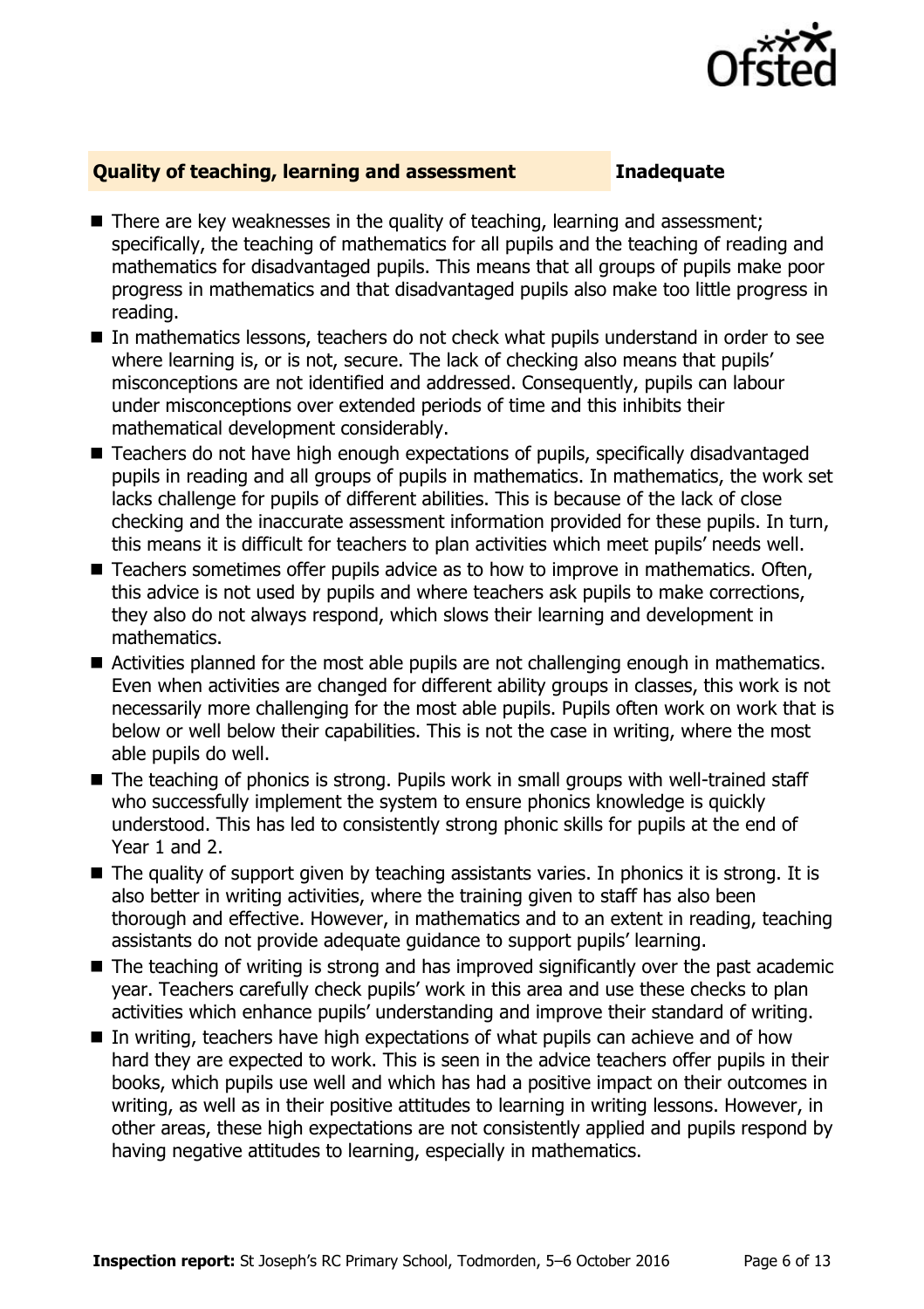

# **Personal development, behaviour and welfare Inadequate**

### **Personal development and welfare**

- The school's work to promote pupil's personal development and welfare requires improvement.
- **Pupils feel safe in the school and understand what it means to feel and be safe. They** report that adults care for them and that the school is secure at all times. However, there are occasions where behaviour incidents such as fighting can take place. While pupils do not feel that this makes them unsafe, they feel uncomfortable about it.
- **Parents agree that their children are safe; they have positive views about how the** school provides for the welfare of their children and report they are happy in school.
- The school records behaviour and bullying incidents and leaders report any serious incidents to governors. However, the sanctions for pupils who have caused behaviour incidents are not always effective and this means some pupils can continue to behave negatively. The large majority of pupils are not involved in such incidents.
- **Pupils know what constitutes bullying and the difference between being bullied and** falling out with a friend. They believe bullying is very rare, and records would also demonstrate this. Procedures are followed and incidents are dealt with quickly and effectively, meaning there are no repeated incidents of bullying.
- A large proportion of pupils choose to have a school dinner because they say that the food is tasty and healthy. Pupils also enjoy lunchtimes because they are friendly with teachers, including the headteacher. They like spending time with them to have a chat.

# **Behaviour**

- The behaviour of pupils is inadequate. At social times, pupils can conduct themselves well although reported incidents of fighting mean this is not consistently true.
- In lessons, pupils do not always follow instructions and this is seen most clearly in mathematics. It is seen in pupils' books as well, where work is poorly presented, there is too much incomplete work and pupils do not do as they are asked in terms of correcting or improving their work. These poor attitudes have a negative impact on the progress pupils make in mathematics.
- Teachers do not challenge poor attitudes to learning in mathematics. They do not plan activities which challenge and motivate pupils in these lessons, which leads to some low-level disruption and to some pupils who are disengaged in their learning, rather than enthusiastic and well involved. This is not an issue in writing, where attitudes are far more positive and support much better outcomes for pupils.
- **Pupils' attendance is below average and is not improving over time. This is the case for** different groups of pupils, including disadvantaged pupils.

# **Outcomes for pupils <b>Inadequate Inadequate Inadequate**

- $\blacksquare$  Pupils in key stages 1 and 2 do not make enough progress from their starting points in mathematics. This is reflected in low standards in mathematics. Similarly, disadvantaged pupils make too little progress in reading.
- $\blacksquare$  Outcomes in the Year 1 phonics check are positive but the strength in this area is not harnessed as pupils continue to develop their reading skills in later year groups, so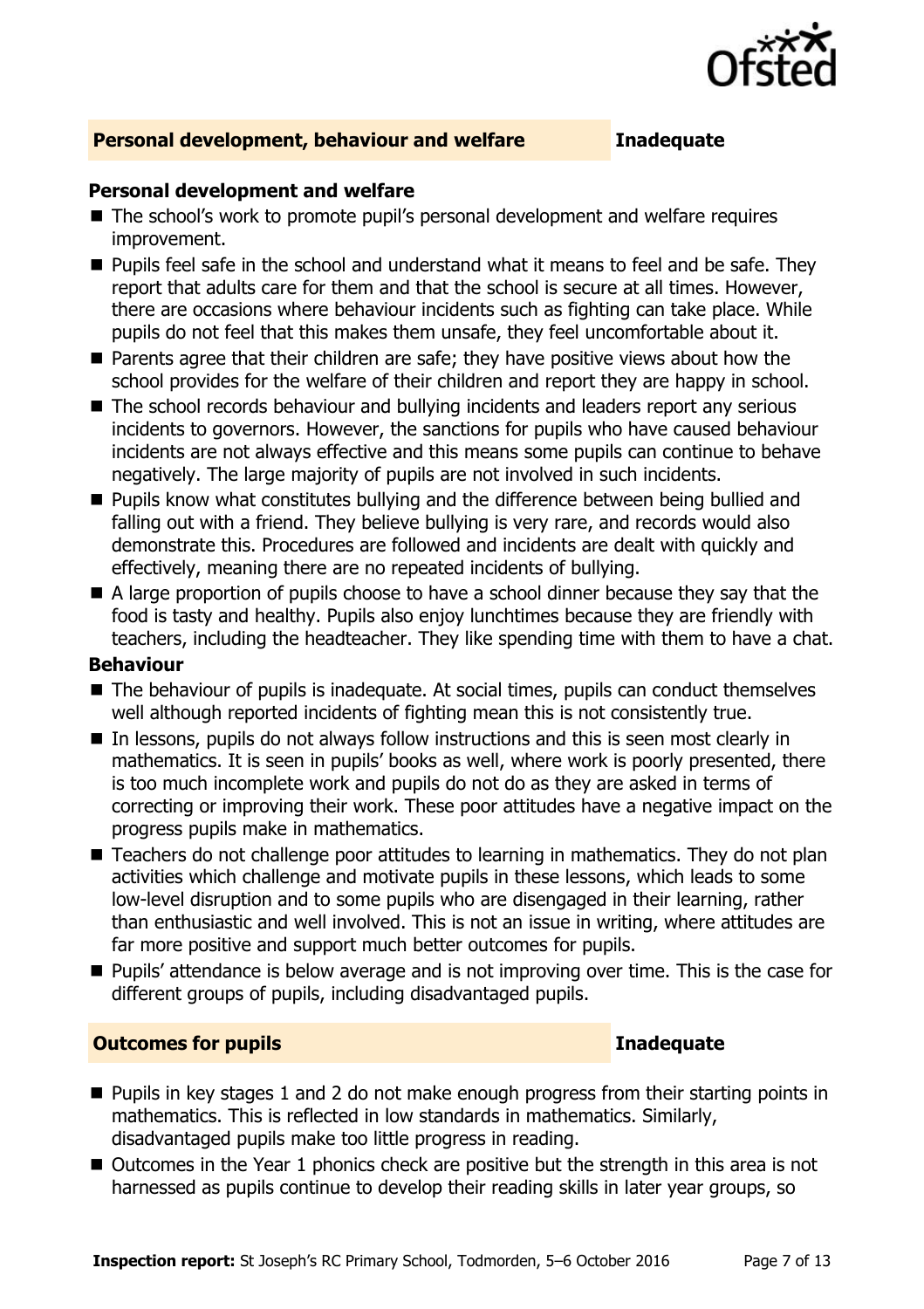

pupils do not achieve in reading as well as they should.

- Teachers are unclear about pupils' outcomes or abilities in mathematics and reading because the assessment information is inaccurate. They also do not make regular enough checks on pupils' understanding to support rapid improvements.
- Pupils who have special educational needs and/or disabilities do not make enough progress in reading and make poor progress in mathematics.
- For all groups of pupils, writing outcomes are strong. This represents a significant improvement in the last academic year and has impacted on disadvantaged pupils and those who have special educational needs and/or disabilities, as much as on any other group of pupils.
- When disadvantaged pupils leave key stage 1 or key stage 2 they are ill-prepared for their next stage of learning because over time their progress in mathematics and reading has been weak. This means the funding the school receives for these pupils is not spent well. In writing, where funding is well spent, disadvantaged pupils make good progress.
- The most able pupils make too little progress in mathematics. Their progress in reading, although better than in mathematics, is not good. The progress of the most able disadvantaged pupils in reading is poor. This is due to a lack of challenge in the work provided because teachers have too low expectations of what they can do. However, the most able pupils' progress in writing is very strong and teaching meets their needs well.

# **Early years provision Requires improvement**

- Most, but not all, children start school with the skills and knowledge that are typical for their age. A higher than average proportion of children have moved into key stage 1 with a good level of development in recent years. However, this proportion is declining and the progress children are currently making in the early years requires some improvement.
- The teaching in the early years is variable in quality. Some of the adults are not responding quickly enough to children's needs. For example, some children arrive with underdeveloped language and communication skills. It is clear that some of the teaching and activities meet the needs of these children well. However, there are also missed opportunities to ensure that speech is consistently a focus point and that children regularly get the chance to talk.
- The provision is improving and there are more opportunities available that are designed to develop children's reading, writing and mathematical skills. However, again there are missed opportunities to ensure that children regularly reinforce these skills and also talk through what they are doing so that teachers and other adults can check their understanding. This means children are not making rapid progress.
- Children enjoy the activities that are provided within the indoor and outdoor setting. However, there are times when children are not fully involved with learning and they do not always behave well. This is because routines are not well established and during the times when children are choosing activities for themselves some adults do not check regularly what children are doing. This means some children are not fully involved in activities and this slows their progress.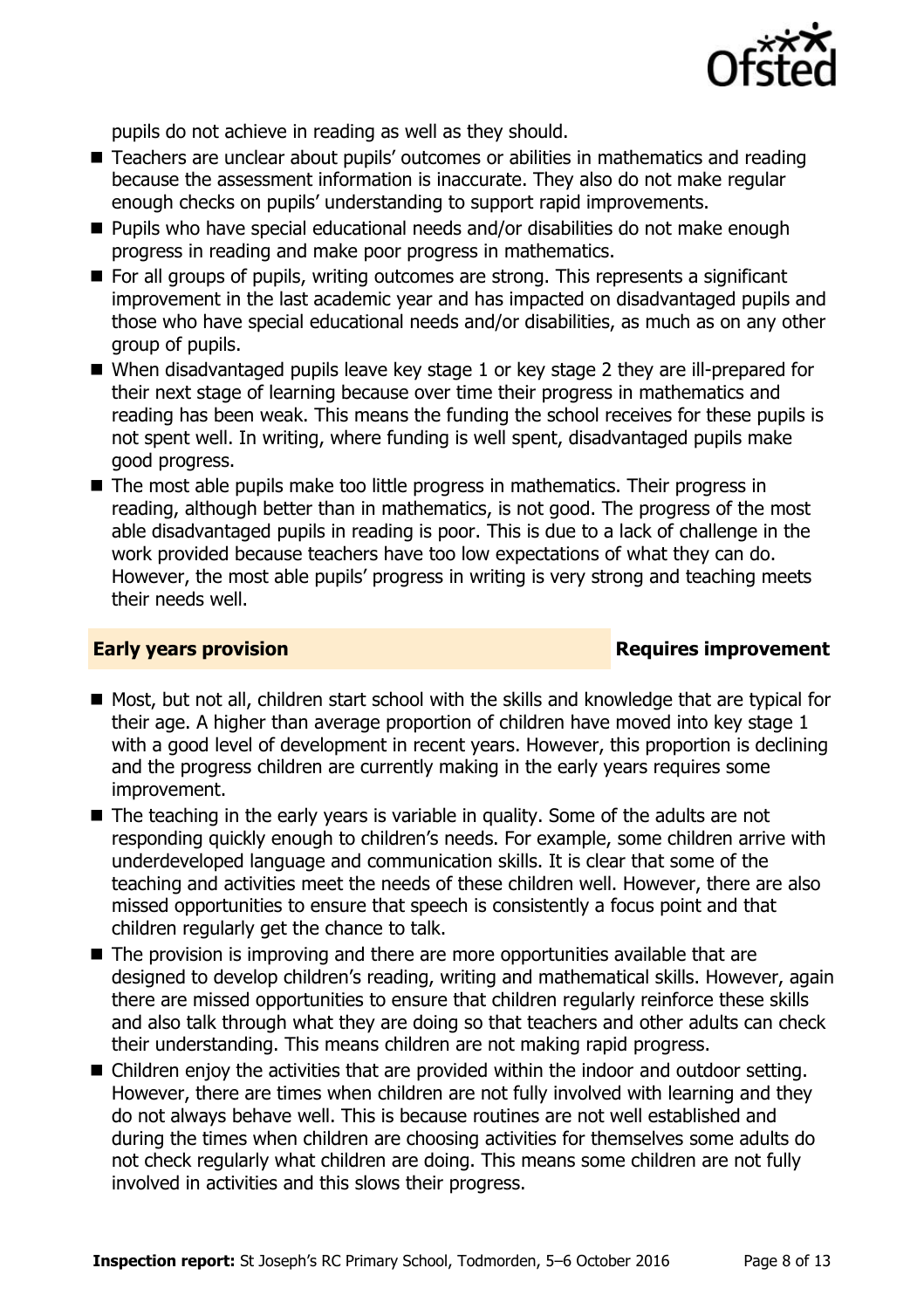

- Children trust the adults and they report that they feel safe. The environment is safe and where there are opportunities to develop their gross motor and other physical skills, such as on the climbing frame, children are well supervised. This in turn means children are willing to take calculated risks, because they feel safe, and this supports their physical development well.
- Parents are pleased with the provision and report that they feel they are well listened to and have a close relationship with the school staff, which they appreciate. They believe their children are happy and safe and have settled well into school life.
- The school's leaders, including the new leader in the early years, know that the early years provision is not as effective as it could be. They know the outdoor area could be used more effectively to provide greater opportunities for children to develop their speech, reading, writing and mathematical skills. Leaders are taking action to improve matters.
- Leaders also recognise that the teaching and support from some adults is not consistently strong, although more bespoke training is now in place. The recognition of areas of development and the accurate identification of the strengths suggest that there is the capacity for further improvement.
- The assessment of children's progress in the early years has lacked rigour. This has meant that the proportion of children reaching a good level of development has declined since the last inspection and is broadly average. However, this is understood by leaders and managers and the new system being implemented demonstrates better accuracy and regularity around the assessment of children. While the impact of this has not been fully embedded, it again demonstrates the leadership's drive for improvement.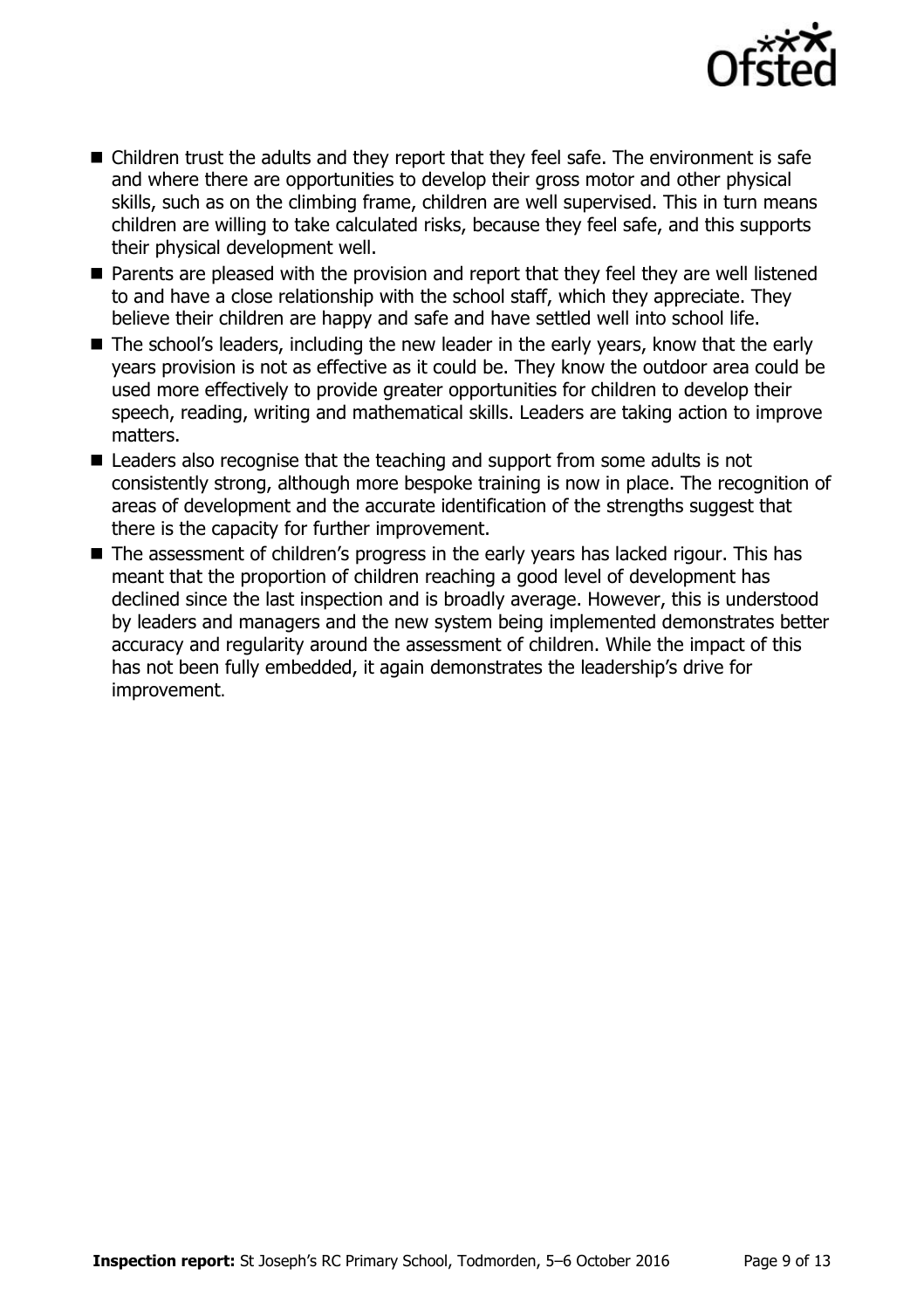

# **School details**

| Unique reference number | 107560     |
|-------------------------|------------|
| Local authority         | Calderdale |
| Inspection number       | 10019720   |

This inspection of the school was carried out under section 5 of the Education Act 2005.

| Type of school                      | Primary                               |
|-------------------------------------|---------------------------------------|
| School category                     | Voluntary aided                       |
| Age range of pupils                 | 3 to 11                               |
| <b>Gender of pupils</b>             | Mixed                                 |
| Number of pupils on the school roll | 125                                   |
| Appropriate authority               | Local authority                       |
| Chair                               | Jim Livesey                           |
| <b>Headteacher</b>                  | Maria Cooper                          |
| Telephone number                    | 01706 812 948                         |
| <b>Website</b>                      | http://www.st-josephs-tod.org.uk      |
| <b>Email address</b>                | head@st-josephs-tod.calderdale.sch.uk |
| Date of previous inspection         | 24-25 September 2014                  |

# **Information about this school**

- The school meets requirements on the publication of specified information on its website.
- The school is much smaller than the average primary school.
- The majority of pupils are White British.
- A higher than average proportion of pupils is disadvantaged. These pupils are supported through the pupil premium funding, which is additional government funding provided to support pupils who are known to be eligible for free school meals or who are children looked after by the local authority.
- The proportion of pupils who have special educational needs and/or disabilities is average.
- Children enter the school in Nursery on a part-time basis and move into Reception on a full-time basis.
- The school is organised in mixed-year classes.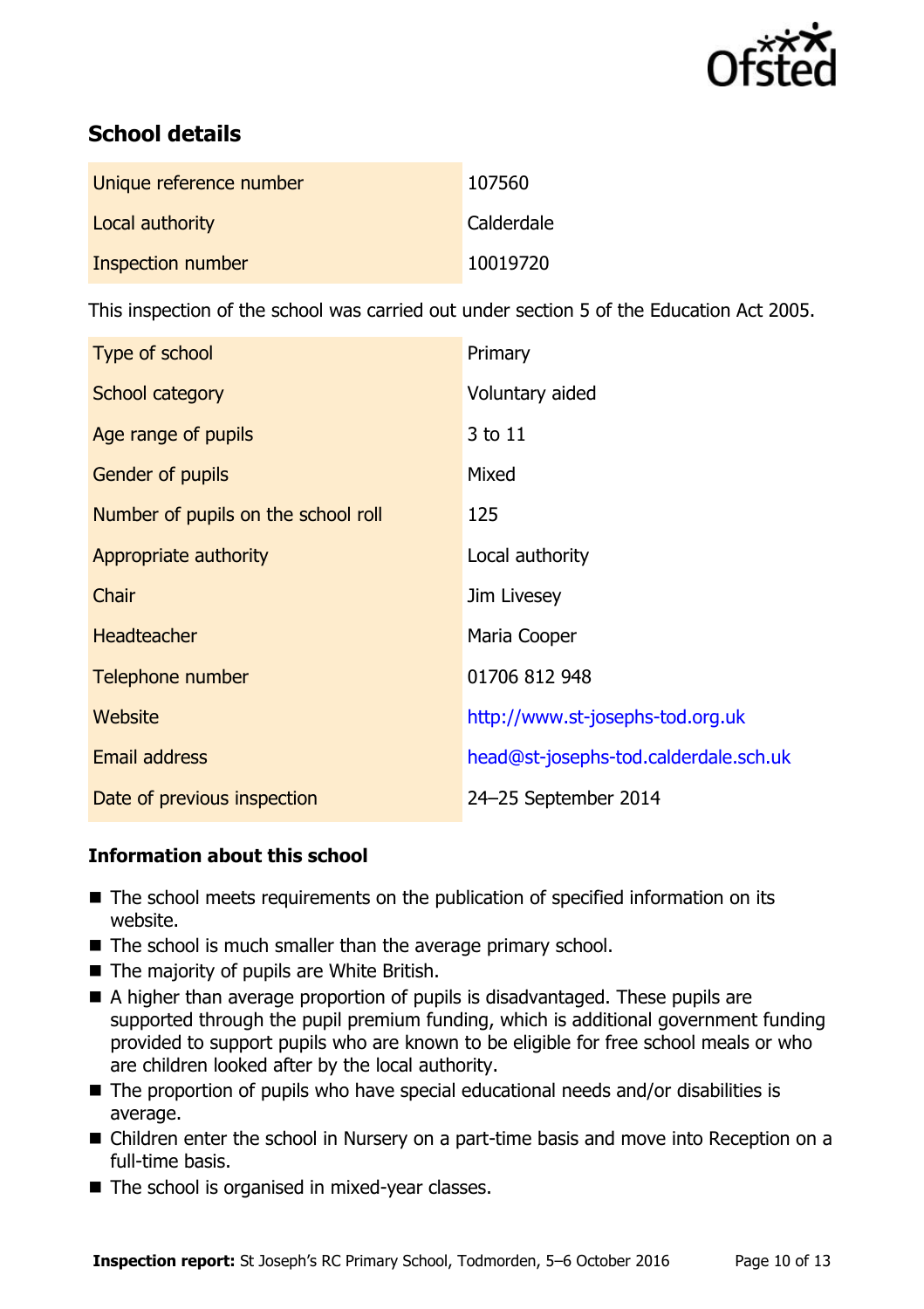

■ The school meets the government's current floor standard, which is the minimum expectation for pupils' attainment and progress in reading, writing and mathematics by the end of Year 6.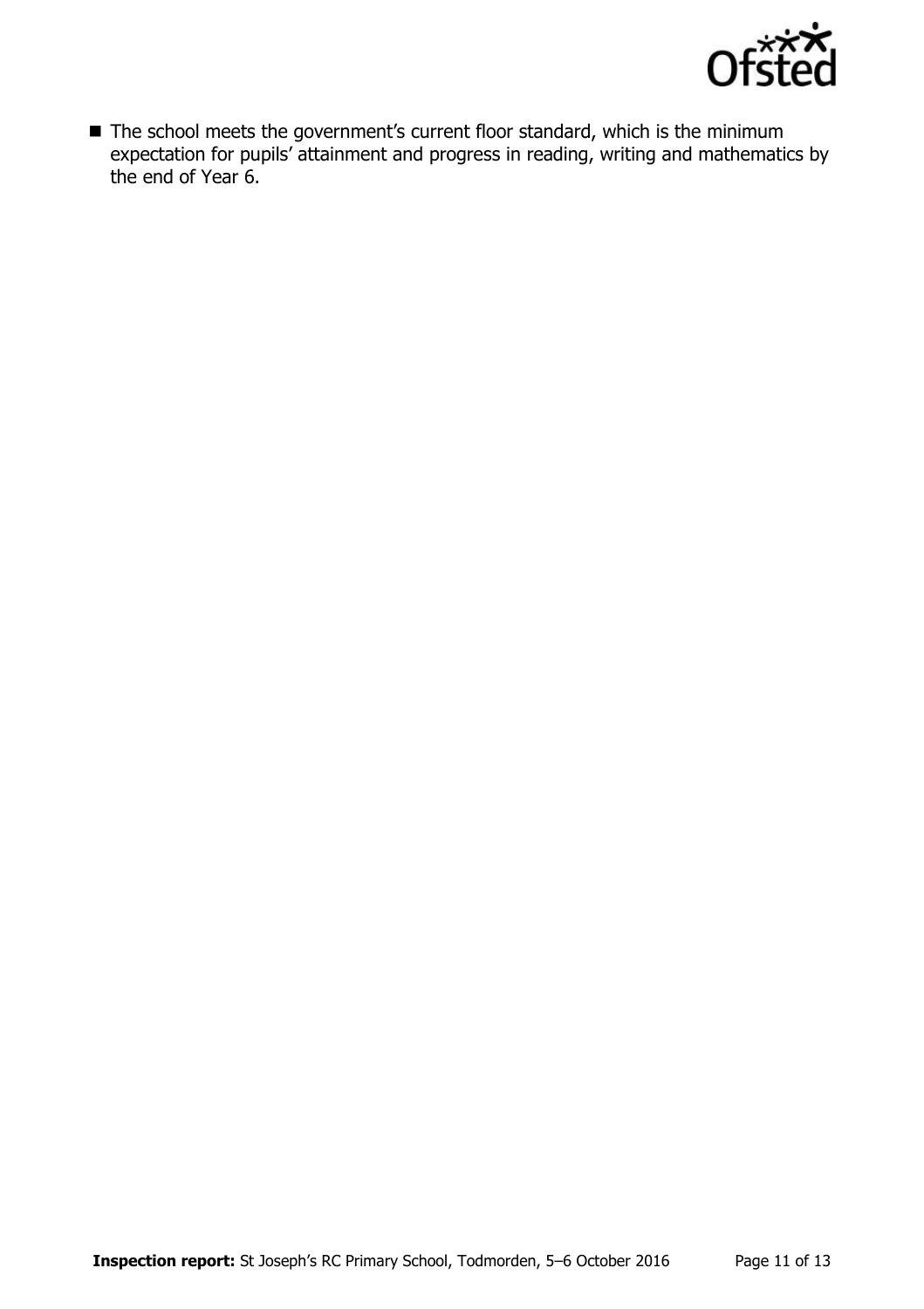

# **Information about this inspection**

- The inspector observed learning in a range of lessons.
- The inspector observed and spoke with pupils during lessons, at breaktime and at lunchtime. She also met formally with groups of pupils from Year 2 to Year 6.
- The inspector heard pupils read from Year 2 and Year 6.
- Meetings were held with senior and middle leaders. Meetings also took place with members of the governing body, representatives from the local authority and a representative from the Salford Catholic Diocese.
- The inspector observed the school's work and looked at pupils' work and a range of documents, including the school's arrangements for safeguarding, performance management procedures, and pupils' attendance data. Inspectors also looked at information about pupils' progress and attainment.
- The inspector considered 13 parental responses to the online questionnaire (Parent View). She also spoke with parents as they brought their children to school during the inspection.

# **Inspection team**

Fiona McNally, lead inspector **Constanting Ofsted Inspector**